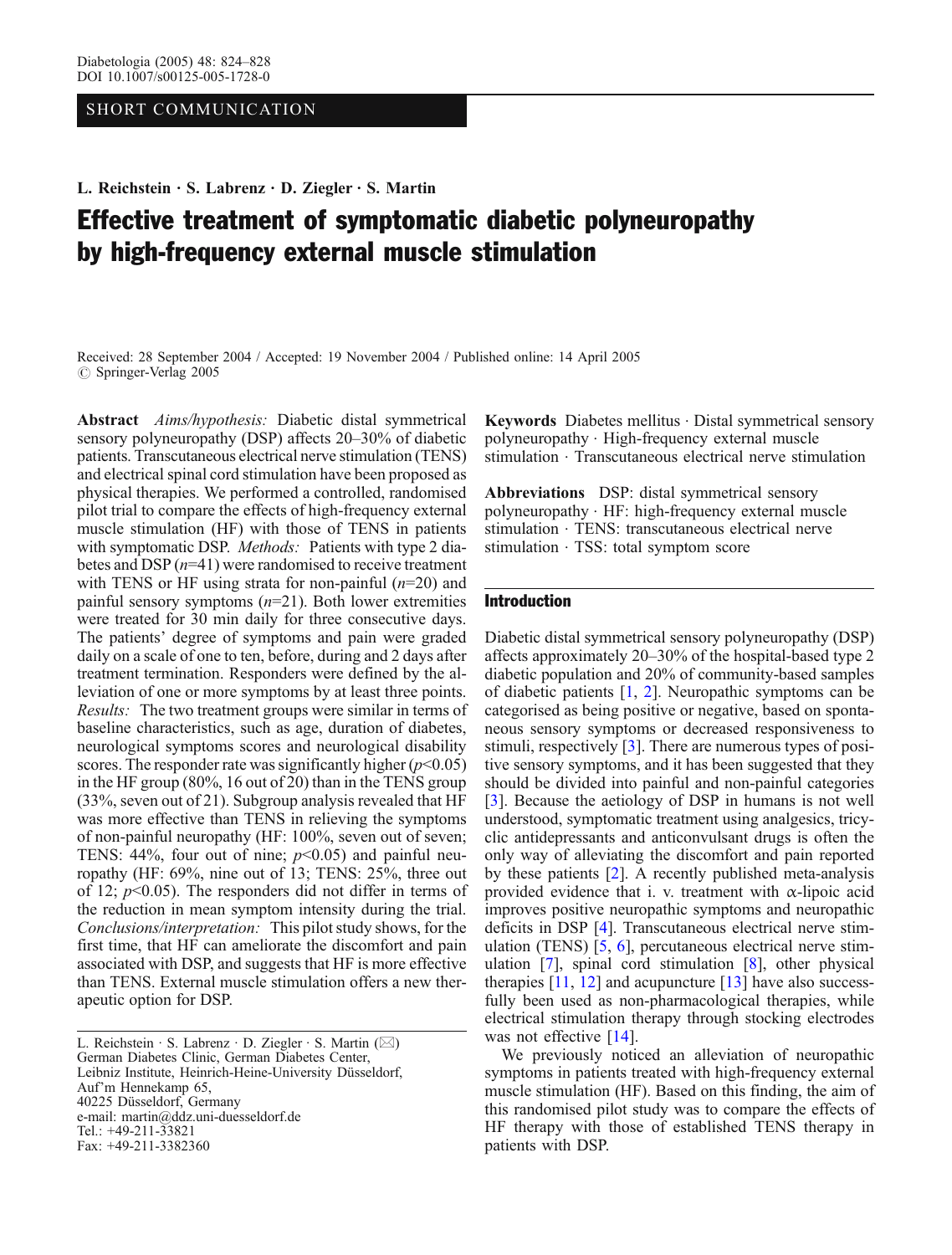### <span id="page-1-0"></span>Subjects and methods

Subjects Patients who had type 1 or 2 diabetes and polyneuropathy, who were aged  $18-80$  years, and had  $HbA_1c$ levels <11% were enrolled in the present study. Patients taking medication that may influence neuropathic symptoms (such as α-lipoic acid, tricyclic antidepressants or anticonvulsants), and patients with ulcers, amputations caused by ischaemia, or cancer diseases were excluded. Forty-one adult diabetic patients were enrolled in this study; all participants gave their written informed consent. The study protocol was approved by the Ethical Review Board of the Heinrich-Heine-University Düsseldorf.

A detailed history of diabetes and a neurological examination of the lower extremities were performed to establish eligibility (Table 1). Classical symptoms and neurological deficiencies defined DSP. Scores for neurological symptoms or neurological impairment were used to assess the severity of DSP [\[15\]](#page-4-0). Participants were randomly assigned to the TENS or the HF treatment group using strata for patients with non-painful (paraesthesiae, numbness) and painful neuropathic symptoms (in addition to non-painful symptoms; burning, stabbing, shooting of an electrical nature).

Physical treatment procedure Each patient was treated for 30 min on three consecutive days. In the TENS treatment group the electrodes were placed on the lower extremities as described previously [[4](#page-4-0)] (Fig. 1a). Transcutaneous elec-

Table 1 Baseline characteristics of 41 adults with diabetes who participated in the study

| Characteristic                                         | TENS treatment<br>group $(n=21)$ | HF treatment<br>group $(n=20)$ |
|--------------------------------------------------------|----------------------------------|--------------------------------|
| Age (years)                                            | 57.8±12.5                        | $64.2 \pm 12.7$                |
| Diabetes duration (years)                              | $13.0 \pm 9.6$                   | $13.7 \pm 11.5$                |
| Type of diabetes (type 1/<br>type 2)                   | 3/18                             | 4/16                           |
| Sex (women/men)                                        | 11/10                            | 8/12                           |
| Diabetes therapy (insulin/oral<br>hypoglycaemic drugs) | 18/3                             | 17/3                           |
| BMI $(kg/m2)$                                          | $28.1 \pm 5.8$                   | $29.5 \pm 5.9$                 |
| Neurological symptoms score                            | $6.6 \pm 1.3$                    | $7.1 \pm 1.3$                  |
| Total symptom score                                    | $6.6 \pm 3.2$                    | $7.0 \pm 3.6$                  |
| Neurological impairment score                          | $5.5 \pm 3.2$                    | $7.4 \pm 1.6$                  |
| HbA <sub>1</sub> c $(\% )$                             | $9.3 \pm 1.6$                    | $9.3 \pm 2.4$                  |
| Triglycerides (mmol/l)                                 | $3.0\pm4.3$                      | $1.9 \pm 1.3$                  |
| Cholesterol (mmol/l)                                   | $6.0 \pm 2.0$                    | $5.6 \pm 1.0$                  |
| $HDL$ (mmol/l)                                         | $1.1 \pm 0.4$                    | $1.3 \pm 0.4$                  |
| $LDL$ (mmol/l)                                         | $3.7 \pm 1.2$                    | $3.7 \pm 0.9$                  |
| GOT (U/l)                                              | $24.5 \pm 13.0$                  | $25.7 \pm 13.1$                |
| $GPT$ $(U/1)$                                          | $27.8 \pm 15.4$                  | $25.7 \pm 13.4$                |
| Creatinine (mmol/l)                                    | $65.5 \pm 13.3$                  | $71.6 \pm 22.1$                |
| Urea $(mmol/l)$                                        | $6.0 \pm 1.9$                    | $6.8 \pm 2.0$                  |

Data are means±SD

GOT Glutamate–oxalate transaminase; GPT glutamate–pyruvate transaminase



b



Fig. 1 Electrode placement in TENS (a) and HF (b) treatment

trotherapy was applied with the H-Wave device (Dumo 2.4; CEFAR Medical, Lund, Sweden), a portable, rechargeable unit that generates a biphasic exponentially decaying waveform with pulse widths of 4 ms,  $\leq 35$  mA,  $\leq 35$  V and 180 Hz. Intensity was adjusted according to the patient, and ranged from 20 to 30 mA.

The electrodes for the HF therapy were placed on the femoral muscles (Fig. 1b). External muscle stimulation was performed using a non-portable 230-V power supply device (HiTop 181-H; gbo Medizintechnik, Rimbach, Germany) that generates pulse widths of  $\leq$ 350 mA,  $\leq$ 70 V. We used an initial frequency of 4,096 Hz, which was increased up to 32,768 Hz within 3 s; the maximum frequency was used for 3 s and then downmodulated from 32,768 to 4,096 Hz. For each patient, the intensity of the electrical stimulation was adjusted to a pleasant level that did not produce any pain or discomfortable paraesthesiae.

Grading of symptoms Patients were asked to record their baseline levels of the major symptoms—pain, numbness, numbness in painful areas, burning, paraesthesiae and dysaesthesia in the lower extremities—using separate visual linear 10-point scales, where 1=no symptom and 10=worst ever felt [[16](#page-4-0)]. The questionnaires were completed by the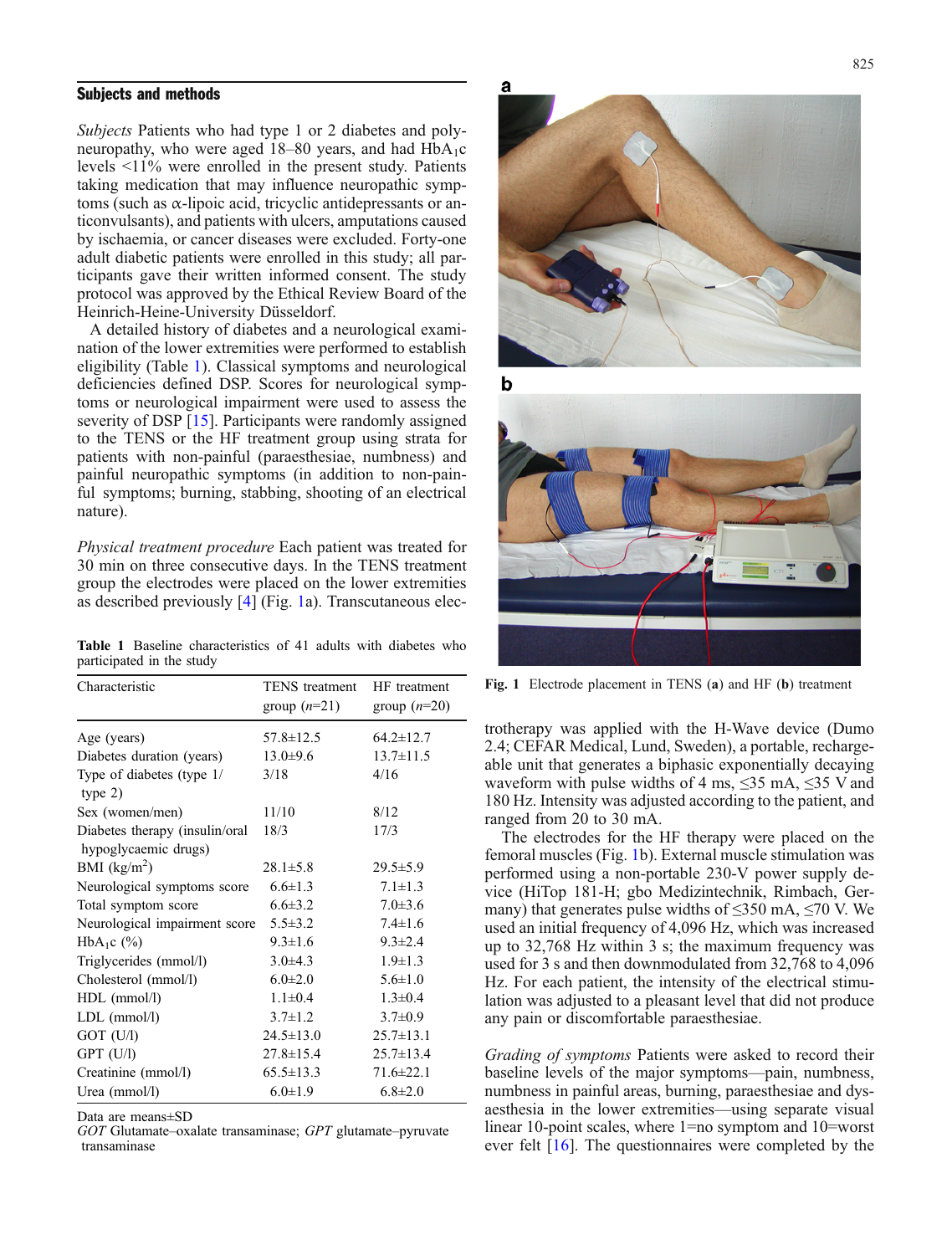participants 1 day before the first treatment session, 1–2 h after the end of therapy on all three treatment days, and 2 days after therapy. An improvement of symptoms was defined as an improvement of three points or more for at least one symptom. The data were also analysed using the Total Symptom Score (TSS) [[17](#page-4-0)].

Statistical analyses All data are expressed as means±SD or as percentages. The analyses of responder data were performed using the chi square test. Changes in TSS were calculated by paired *t*-test (two-tailed). A  $p$  value less than 0.05 was considered statistically significant. Statistical analyses were performed using GraphPadPrism, Version 3.0 (GraphPad Software; San Diego, CA, USA).

## **Results**

Patients were randomised to receive TENS  $(n=21)$  or HF  $(n=20)$ . The demographic data, laboratory values and neurological symptoms and impairment scores at baseline were similar for the two treatment groups (Table [1\)](#page-1-0). Both forms of electrical treatment were well tolerated, with no local or systemic side effects. Only one patient reported some mus-

cular discomfort in his legs after the first HF treatment, which ceased within several hours. All 41 patients completed the study protocol.

Seven out of 21 patients (33%) in the TENS group and 16 out of 20 patients (80%) in the HF group reported an improvement of symptoms  $(p<0.05)$  (Fig. 2). Treatment with HF was more effective than TENS therapy in patients with non-painful DNP (HF: 100%, seven out of seven; TENS: 44%, four out of nine;  $p<0.05$ ) and in patients with painful DNP (HF: 69%, nine out of 13; TENS: 25%, three out of 12;  $p<0.05$ ) (Fig. 2). Both treatment modalities led to a significant decrease in TSS between baseline and the end of the observation period, although this reduction was more pronounced in the HF group (from  $7.0\pm3.6$  to  $4.6\pm$ 3.4,  $p$ <0.005) than in the TENS group (from 6.6 $\pm$ 3.2 to 5.4 $\pm$ 3.8,  $p<0.05$ ).

Responders in both groups were analysed separately to compare the time courses for the improvement of symptoms with treatment (Fig. [3\)](#page-3-0). The mean symptoms scores in responders decreased from 7.3±0.6 to 3.6±0.6 in the HF group and from  $5.4\pm0.6$  to  $1.9\pm0.4$  in the TENS group. An improvement of symptoms was reported immediately after the termination of the first treatment, with a further decrease in scores occurring during the subsequent days. A



Fig. 2 Results of treatment with TENS versus HF for the complete groups and individual patients stratified into non-painful and painful groups. Responders were defined as patients who showed an improvement of three points or more for at least one symptom in the

linear 10-point symptoms scales. Statistical differences were calculated using the chi square test.  $+$  An improvement of at least three points in the symptom scale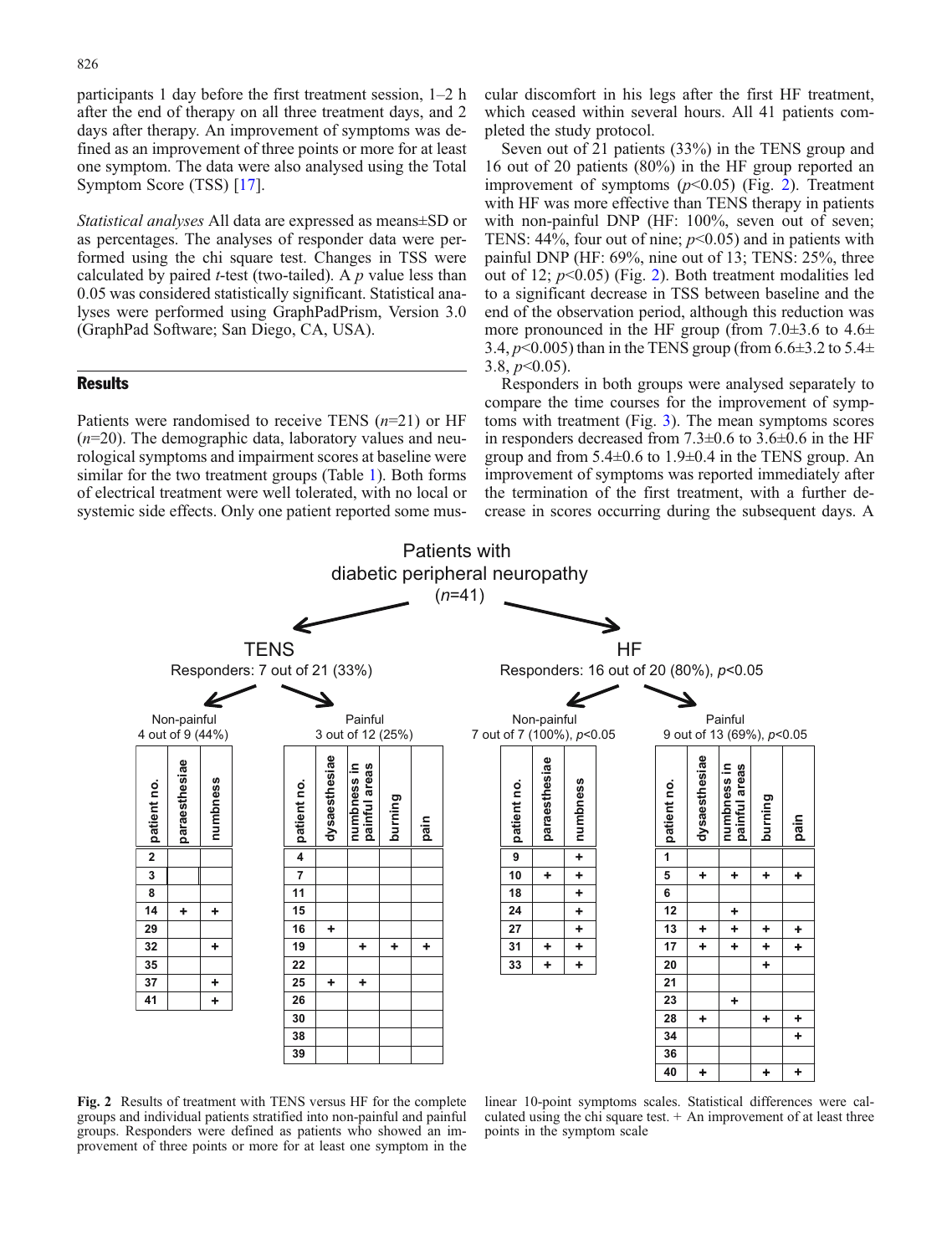<span id="page-3-0"></span>Fig. 3 Mean symptoms scores (+SD) of responders in the TENS (black triangles, broken *line*;  $n=7$ ) and the HF groups (black squares, solid line;  $n=16$ )



reduction of symptoms was documented up to 2 days after the end of treatment. However, patients reported the recurrence of symptoms several days later, which was ameliorated by further electrotherapy (data not shown).

## **Discussion**

In this prospective, randomised clinical pilot study we have shown, for the first time, that HF can reduce the pain and discomfort caused by DSP. This non-pharmacological form of treatment was well tolerated and might offer a new option for symptomatic relief.

Our finding that external muscle stimulation reduced neuropathic symptoms is in accordance with the clinical observation that neuropathic symptoms appear when people do not use their muscles during sleep, and disappear when they stand up or walk [\[18\]](#page-4-0). Treatment with TENS has previously been shown to be effective in the relief of pain and discomfort associated with DSP [[5](#page-4-0), [6\]](#page-4-0). In these studies a control group received sham treatment using placebo stimulators; however, use of this procedure does not exclude placebo effects. This problem was avoided in our study.

A special stimulation system (HiTop 181-H) was used for external muscle contraction. We applied 1-s frequencies of 4,096–32,768 Hz, introducing up to 5,000 mW into the muscles. High-frequency electrical spinal cord stimulation with implanted electrodes has previously been shown to be effective in the relief of chronic diabetic neuropathic pain [\[8\]](#page-4-0) and several other chronic painful conditions, including back pain, phantom-limb pain, peripheral vascular disease and severe angina [\[19,](#page-4-0) [20](#page-4-0)]. Whereas this procedure is not free of risk and may give rise to life-threatening infection [[21](#page-4-0)], the HF treatment used in our study is safe and may potentially be used for other chronic pain indications. The mechanisms that underlie the positive results associated with this therapeutic modality are not clear. It has been proposed that electrical stimulation activates the dorsal columns that inhibit the C fibres, thus interrupting/ gating pain input [\[22\]](#page-4-0). Furthermore, short-term high-frequency electrical nerve stimulation decreases human motor cortex excitability [\[23\]](#page-4-0). Experiments indicate that electrical stimulation is followed by a decrease in the concentrations of the excitatory amino acids glutamate and aspartate in the dorsal horn, and that this effect is mediated by a GABAergic mechanism [[24](#page-4-0)].

Microvascular changes, reduced blood flow, nerve oxygen tension [\[25,](#page-4-0) [26\]](#page-4-0) and other vascular factors [\[27\]](#page-4-0) contribute to the pathogenesis of diabetic neuropathy. Interestingly, electrical stimulation has been reported to improve microvascular blood flow in severe limb ischaemia [[28](#page-4-0)], have effects on wound healing (indicating improved tissue circulation)  $[29, 30]$  $[29, 30]$  $[29, 30]$ , and improve insulin resistance  $[31-34]$  $[31-34]$  $[31-34]$  $[31-34]$ .

One of the limitations associated with our pilot study is its short duration, which might be responsible for the weak effect of TENS treatment. Long-term studies are needed to ascertain the cumulative effects of HF in diabetic patients. The patients' pain and discomfort was found to recur a few days after discontinuation of the therapy, implying that continuous treatment would be more beneficial. Limited experience with patients followed at our clinic suggests that treatment given weekly can reduce long-lasting neuropathic pain.

In summary, our study suggests that HF is a useful non-invasive, non-pharmacological treatment for the management of peripheral polyneuropathy in patients with diabetes.

Acknowledgements This paper is dedicated to A. Gries, the former director of the Leibniz Institute, on his 75th birthday. The study was supported by a grant from the German Research Foundation, by the North Rheine-Westphalia Ministry for Science and Research (Düsseldorf, Germany) and the Federal Ministry for Health (Bonn, Germany). The authors are not aware of any duality of interest.

#### References

1. Harris M, Eastman R, Cowie C (1993) Symptoms of sensory neuropathy in adults with NIDDM in the U.S. population. Diabetes Care 16:1446–1452